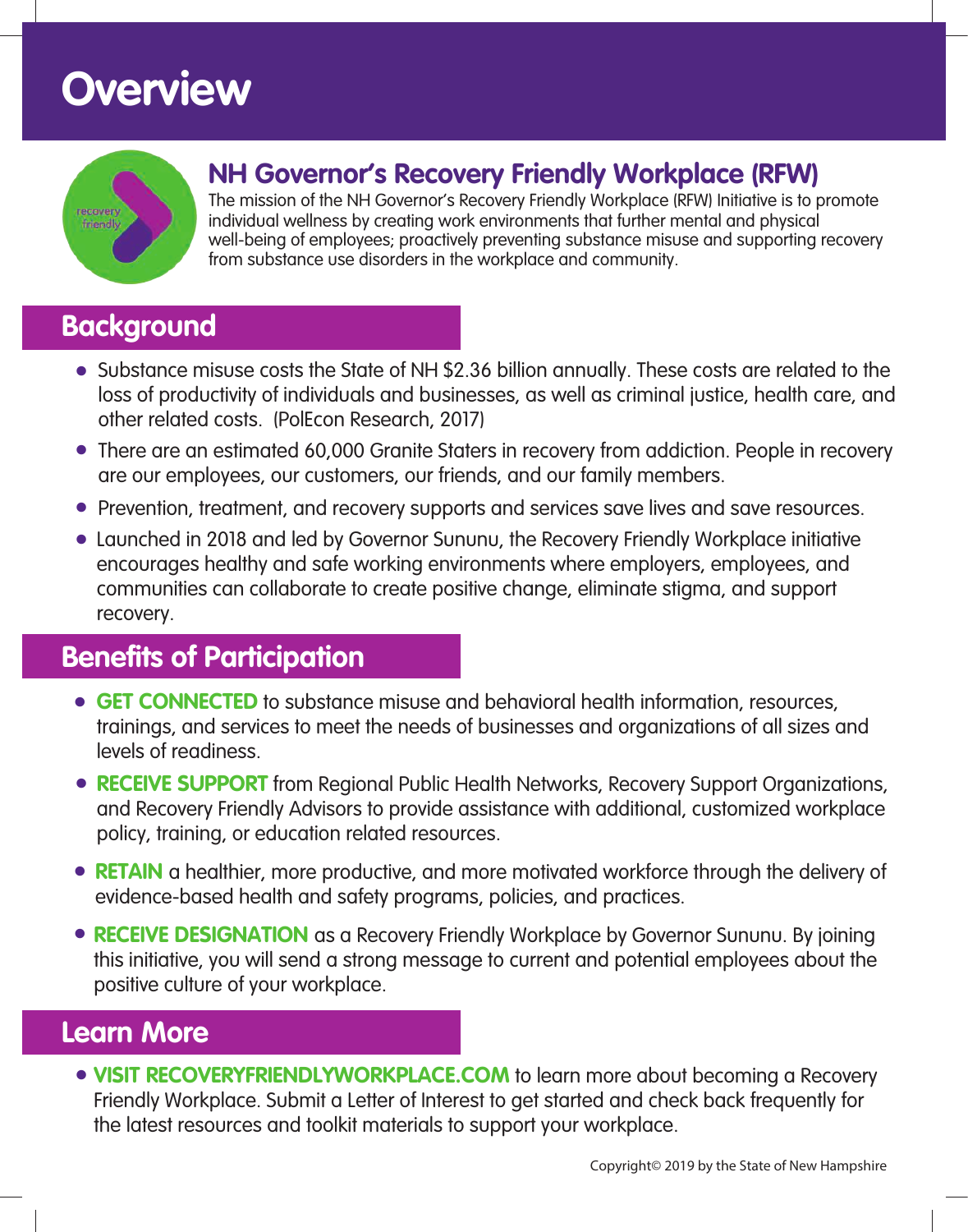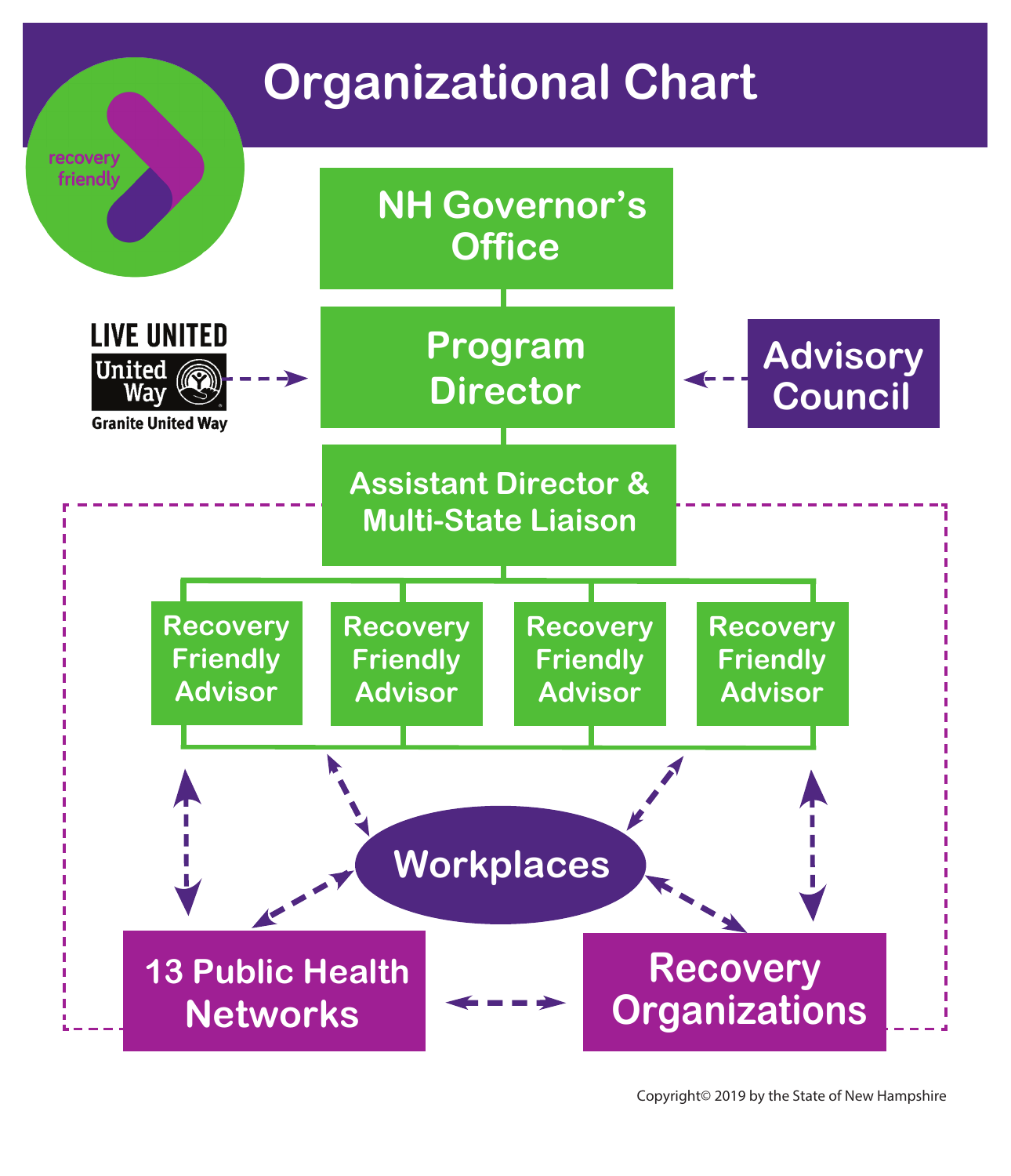# **Checklist**



### **NH Governor's Recovery Friendly Workplace (RFW)**

The mission of the NH Governor's Recovery Friendly Workplace (RFW) Initiative is to promote individual wellness by creating work environments that further mental and physical well-being of employees; proactively preventing substance misuse and supporting recovery from substance use disorders in the workplace and community.

### **Recovery Friendly Workplace Checklist**

#### **Initial Required Components**

- $\Box$  Submit letter of interest to learn more about the Recovery Friendly Workplace (RFW) Initiative.
- $\Box$  Ensure senior management and human resources personnel receive official RFW orientation.
- $\Box$  Make a written declaration to employees stating workplace's commitment to RFW principles and its participation in this initiative.

SAMPLE: "ABC Company is committed to creating a healthy, safe, and stigma-free work environment through our participation in the NH Governor's Recovery Friendly Workplace (RFW) Initiative. RFWs encourage environments where employers, employees, and communities can collaborate to create positive change and eliminate barriers for those impacted by addiction. In order to achieve a high level of employee health, safety, and productivity, we invite and encourage all employees to reach out for help and support."

□ Receive RFW designation by Governor Sununu.

#### **Additional Required Components - (to be completed within one year of RFW designation)**

- $\Box$  Provide employees with information and resources to promote health, well-being, and recovery for themselves and their family members.
- $\Box$  Establish connection with local recovery support organizations as a resource for employees.
- $\Box$  Ensure supervisors and employees receive education on existing alcohol, tobacco, and other drug policies (ATOD) upon hire and on an annual basis thereafter.
- $\Box$  Ensure supervisors and employees receive annual training and education on substance misuse, behavioral health, and addiction.
- $\Box$  Complete and submit RFW checklist and application with assistance from the Recovery Friendly Advisor (RFA).

#### **OPTIONAL Components**

 $\Box$  Develop RFW Task Force or incorporate RFW focus into an existing health, wellness, or safety committee.

- $\Box$  Participate in one community-based prevention or recovery focused activity annually.
- $\Box$  Work with RFA to determine additional, customized workplace policy and/or training related needs.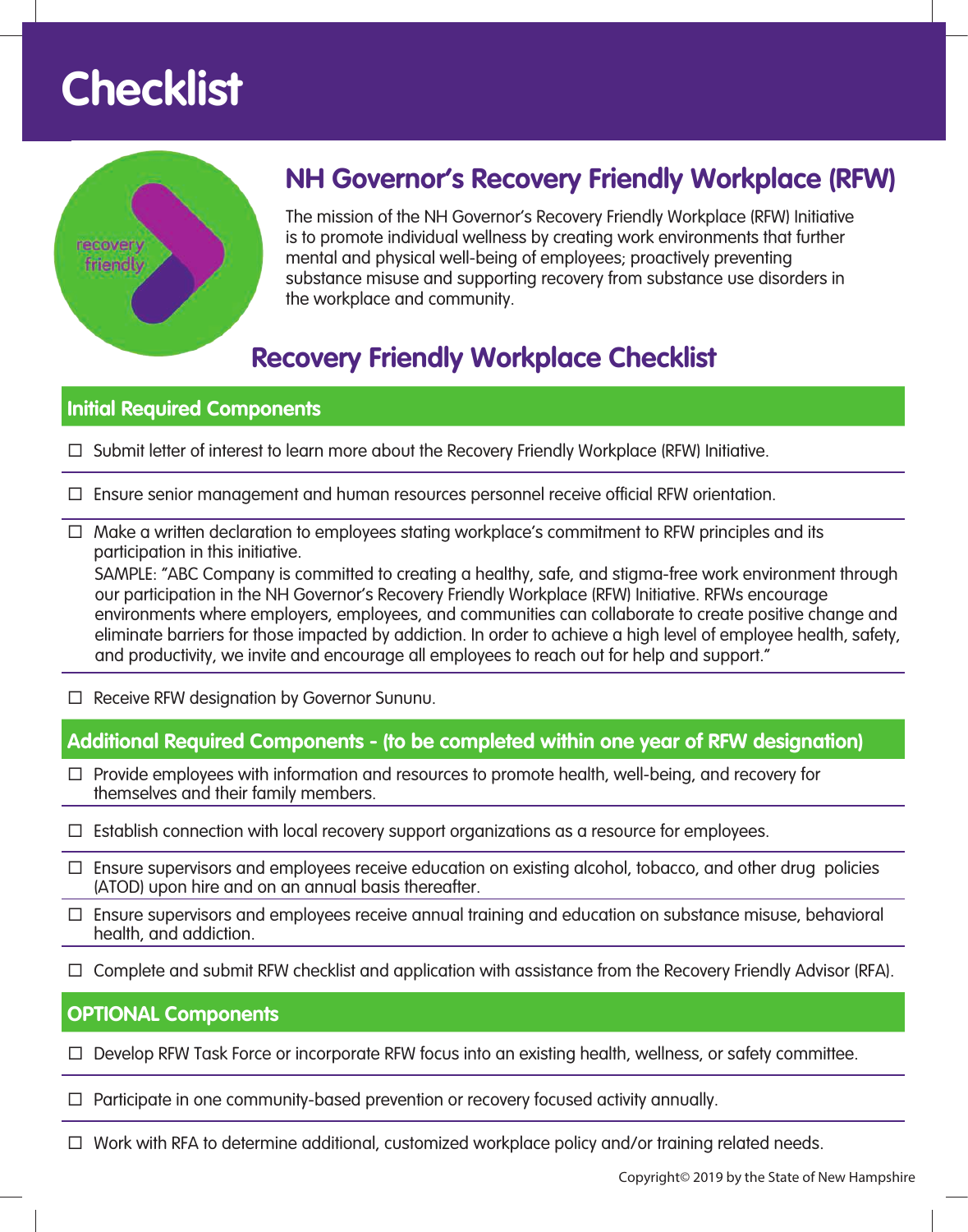



### **NH Governor's Recovery Friendly Workplace (RFW)**

The mission of the NH Governor's Recovery Friendly Workplace (RFW) Initiative is to promote individual wellness by creating work environments that further mental and physical well-being of employees; proactively preventing substance misuse and supporting recovery from substance use disorders in the workplace and community.

### **Frequently Asked Questions (FAQs)**

#### **What is a Recovery Friendly Workplace?**

A Recovery Friendly Workplace (RFW) is a business that chooses to go above and beyond for its employees by creating a workplace culture that supports people in recovery from Substance Use Disorder (SUD), as well as all those impacted by substance misuse.

#### **How much does is cost to become a Recovery Friendly Workplace?**

There is no cost for a businesses or organization to become a designated RFW. The resources and assistance provided by the Regional Public Health Networks (RPHNs), Recovery Organizations, and Recovery Friendly Advisors (RFAs) are provided at no-cost. Services will include support and guidance throughout the entire process.

#### **How long does it take to get designated by the Governor?**

Businesses and organizations will receive the RFW designation after completing the first three items on the Checklist.

#### **What is the Checklist?**

The Checklist was created to provide a simple, straightforward process for businesses of all sizes to become designated as Recovery Friendly. It includes a list of required components that must be completed initially and within a one-year timeframe. In addition, the Checklist includes other optional steps that are recommended, but not required.

#### **What is a Recovery Friendly Advisor?**

Recovery Friendly Advisors (RFAs) are full-time employees of the RFW Initiative, whose role is to be a resource to businesses and organizations that wish to become designated as Recovery Friendly.

#### **What does "Recovery Friendly" mean?**

When a Recovery Friendly environment is created, people in recovery and those impacted by SUDs can thrive. A Recovery Friendly Workplace shines a light on employee health, wellness, and safety, and demonstrates commitment to reducing the stigma often associated with addiction.

#### **What are the benefits of becoming a Recovery Friendly Workplace?**

There are over 60,000 people in recovery in NH. By becoming a Recovery Friendly Workplace, you are supporting your employees and creating a healthier environment for them, but also showing customers and community members that your business is a proactive, valued community partner. In addition, workplaces that implement evidence-based health and safety policies and programs recruit and retain a healthier, more productive, and more motivated workforce.

#### **What is the Advisory Council?**

The Advisory Council is a group of diverse business leaders and content experts who have helped shape this initiative and continue to provide guidance and support to promote Recovery Friendly Workplaces.

#### **What additional resources are available?**

Workplaces of all sizes and readiness levels will benefit from participation in this initiative. Resources will be customized to meet the diverse needs of NH workplaces. Resources will include toolkits, materials, trainings, and support for supervisors and employees. RFW staff will ensure workplaces are well connected to the most current prevention, treatment, and recovery related resources to best support their employees. Visit recoveryfriendlyworkplace.com for all of the latest information.